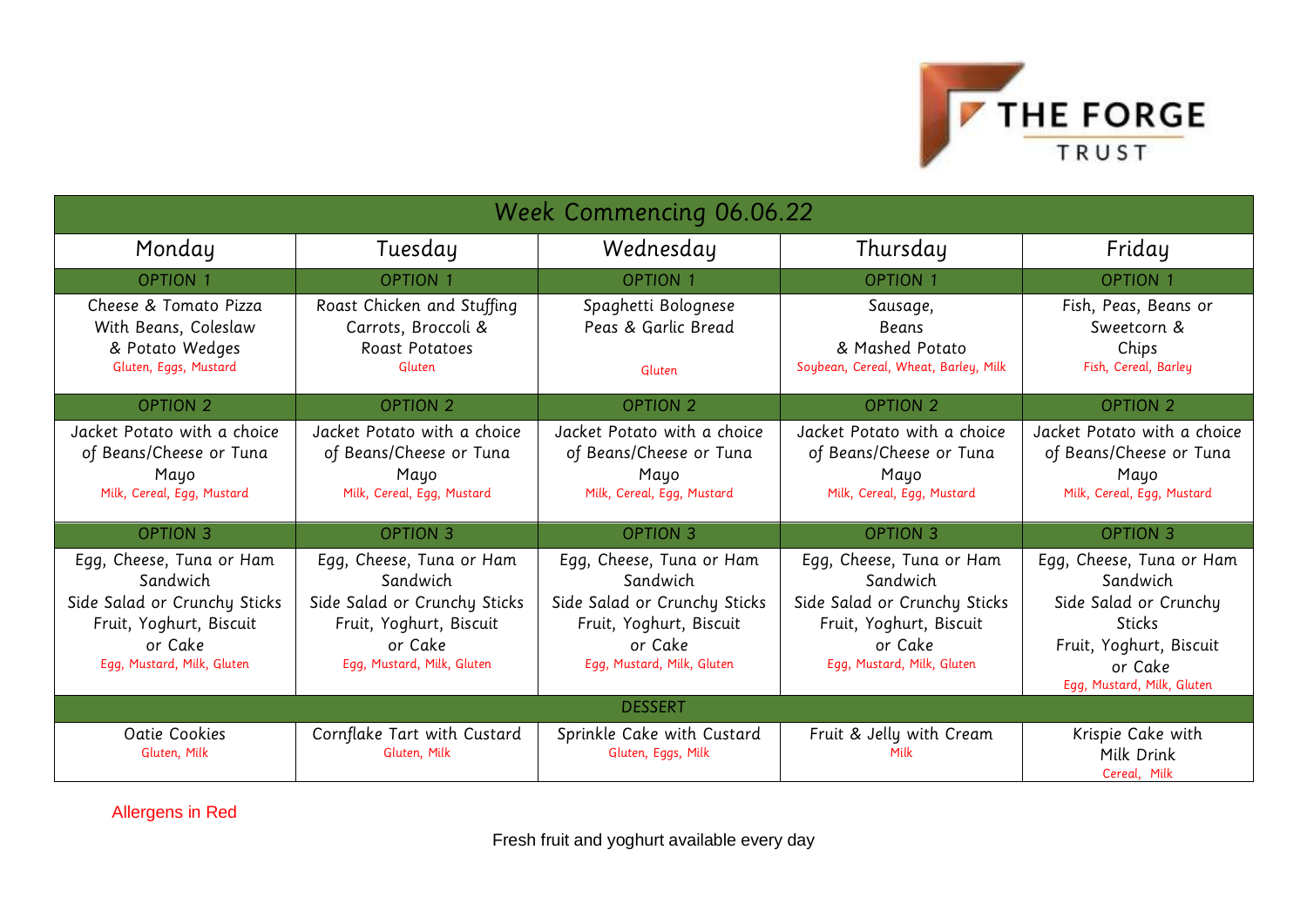

| Week Commencing 13.06.22                                                                                                                 |                                                                                                                                                    |                                                                                                                                                    |                                                                                                                                                    |                                                                                                                                                    |
|------------------------------------------------------------------------------------------------------------------------------------------|----------------------------------------------------------------------------------------------------------------------------------------------------|----------------------------------------------------------------------------------------------------------------------------------------------------|----------------------------------------------------------------------------------------------------------------------------------------------------|----------------------------------------------------------------------------------------------------------------------------------------------------|
| Monday                                                                                                                                   | Tuesday                                                                                                                                            | Wednesday                                                                                                                                          | Thursday                                                                                                                                           | Friday                                                                                                                                             |
| <b>OPTION 1</b>                                                                                                                          | <b>OPTION 1</b>                                                                                                                                    | <b>OPTION 1</b>                                                                                                                                    | <b>OPTION 1</b>                                                                                                                                    | <b>OPTION 1</b>                                                                                                                                    |
| All Day Breakfast<br>Beans or Tomatoes,<br>Hash Browns & 1/2 Toast<br>Soya Beans, Cereals, Wheat, Barley,<br>Gluten                      | Roast Chicken and Stuffing<br>Carrots, Broccoli &<br>Roast Potatoes<br>Gluten                                                                      | Chilli, Rice & Nacho Chips<br>Gluten                                                                                                               | Hot Dogs,<br>Beans<br>& Potato Wedges<br>Gluten, Soybean, Cereal, Wheat,<br>Barley, Milk                                                           | Fish, Peas, Beans or<br>Sweetcorn &<br>Chips<br>Fish, Cereal, Barley                                                                               |
| <b>OPTION 2</b>                                                                                                                          | <b>OPTION 2</b>                                                                                                                                    | <b>OPTION 2</b>                                                                                                                                    | <b>OPTION 2</b>                                                                                                                                    | OPTION 2                                                                                                                                           |
| Jacket Potato with a choice<br>of Beans/Cheese or Tuna<br>Mayo<br>Milk, Cereal, Egg, Mustard                                             | Jacket Potato with a choice<br>of Beans/Cheese or Tuna<br>Mayo<br>Milk, Cereal, Egg, Mustard                                                       | Jacket Potato with a choice<br>of Beans/Cheese or Tuna<br>Mayo<br>Milk, Cereal, Egg, Mustard                                                       | Jacket Potato with a choice<br>of Beans/Cheese or Tuna<br>Mayo<br>Milk, Cereal, Egg, Mustard                                                       | Jacket Potato with a choice<br>of Beans/Cheese or Tuna<br>Mayo<br>Milk, Cereal, Egg, Mustard                                                       |
| <b>OPTION 3</b>                                                                                                                          | <b>OPTION 3</b>                                                                                                                                    | <b>OPTION 3</b>                                                                                                                                    | <b>OPTION 3</b>                                                                                                                                    | <b>OPTION 3</b>                                                                                                                                    |
| Egg, Cheese, Tuna or Ham<br>Sandwich<br>Side Salad or Crunchy Sticks<br>Fruit, Yoghurt, Biscuit<br>or Cake<br>Egg, Mustard, Milk, Gluten | Egg, Cheese, Tuna or Ham<br>Sandwich<br>Side Salad or Crunchy<br><b>Sticks</b><br>Fruit, Yoghurt, Biscuit<br>or Cake<br>Egg, Mustard, Milk, Gluten | Egg, Cheese, Tuna or Ham<br>Sandwich<br>Side Salad or Crunchy<br><b>Sticks</b><br>Fruit, Yoghurt, Biscuit<br>or Cake<br>Egg, Mustard, Milk, Gluten | Egg, Cheese, Tuna or Ham<br>Sandwich<br>Side Salad or Crunchy<br><b>Sticks</b><br>Fruit, Yoghurt, Biscuit<br>or Cake<br>Egg, Mustard, Milk, Gluten | Egg, Cheese, Tuna or Ham<br>Sandwich<br>Side Salad or Crunchy<br><b>Sticks</b><br>Fruit, Yoghurt, Biscuit<br>or Cake<br>Egg, Mustard, Milk, Gluten |
| <b>DESSERT</b>                                                                                                                           |                                                                                                                                                    |                                                                                                                                                    |                                                                                                                                                    |                                                                                                                                                    |
| Flap Jack & Milk Drink<br>Cereals, Milk                                                                                                  | Crispy Lemon Curd Tart<br>& Custard<br>Gluten, Milk                                                                                                | Cheese & Crackers<br>Gluten, Milk                                                                                                                  | <b>Butterscotch Tart</b><br>Gluten                                                                                                                 | Banana Loaf & Milk Drink<br>Eggs, Gluten, Milk                                                                                                     |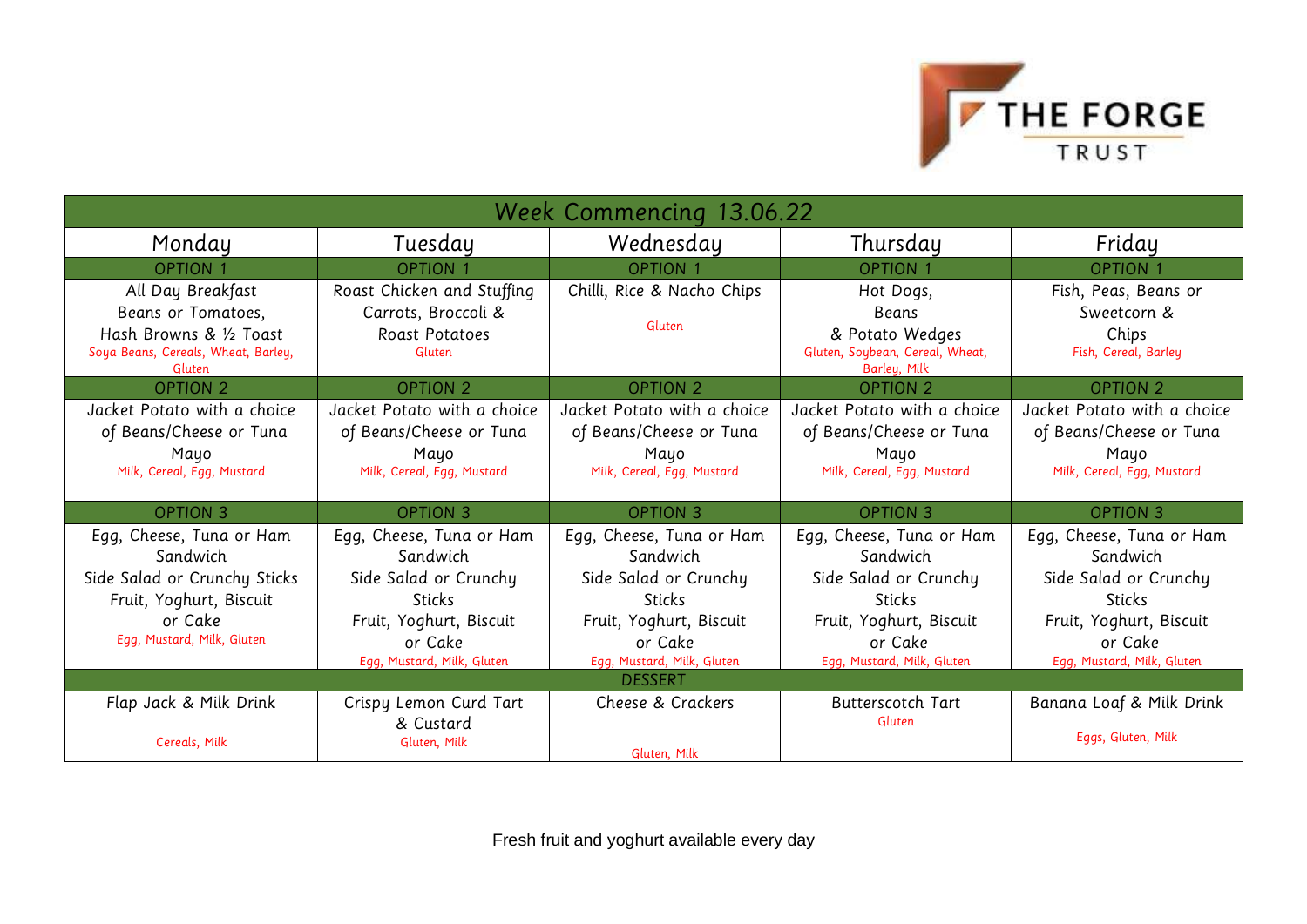

| Week Commencing 20.06.22       |                             |                             |                                      |                             |
|--------------------------------|-----------------------------|-----------------------------|--------------------------------------|-----------------------------|
| Monday                         | Tuesday                     | Wednesday                   | Thursday                             | Friday                      |
| <b>OPTION 1</b>                | <b>OPTION 1</b>             | <b>OPTION 1</b>             | <b>OPTION 1</b>                      | <b>OPTION 1</b>             |
| Spaghetti Bolognese            | Roast Gammon & Stuffing,    | Chicken Wraps               | Sausage,                             | Fish, Peas, Beans or        |
| with Peas & Garlic Bread       | Carrots, Cabbage &          | with Crunchy Sticks &       | Beans                                | Sweetcorn &                 |
| Gluten                         | Roast Potatoes              | Potato Wedges               | & Mashed Potato                      | Chips                       |
|                                | Gluten                      | Gluten                      | Soybean, Cereal, Wheat, Barley, Milk | Fish, Cereal, Barley        |
| <b>OPTION 2</b>                | <b>OPTION 2</b>             | <b>OPTION 2</b>             | <b>OPTION 2</b>                      | <b>OPTION 2</b>             |
| Jacket Potato with a choice of | Jacket Potato with a choice | Jacket Potato with a choice | Jacket Potato with a choice          | Jacket Potato with a choice |
| Beans/Cheese or Tuna Mayo      | of Beans/Cheese or Tuna     | of Beans/Cheese or Tuna     | of Beans/Cheese or Tuna              | of Beans/Cheese or Tuna     |
| Milk, Cereal, Egg, Mustard     | Mayo                        | Mayo                        | Mayo                                 | Mayo                        |
|                                | Milk, Cereal, Egg, Mustard  | Milk, Cereal, Egg, Mustard  | Milk, Cereal, Egg, Mustard           | Milk, Cereal, Egg, Mustard  |
|                                |                             |                             |                                      |                             |
| <b>OPTION 3</b>                | <b>OPTION 3</b>             | <b>OPTION 3</b>             | <b>OPTION 3</b>                      | <b>OPTION 3</b>             |
| Egg, Cheese, Tuna or Ham       | Egg, Cheese, Tuna or Ham    | Egg, Cheese, Tuna or Ham    | Egg, Cheese, Tuna or Ham             | Egg, Cheese, Tuna or Ham    |
| Sandwich                       | Sandwich                    | Sandwich                    | Sandwich                             | Sandwich                    |
| Side Salad or Crunchy Sticks   | Side Salad or Crunchy       | Side Salad or Crunchy       | Side Salad or Crunchy                | Side Salad or Crunchy       |
| Fruit, Yoghurt, Biscuit        | <b>Sticks</b>               | <b>Sticks</b>               | <b>Sticks</b>                        | <b>Sticks</b>               |
| or Cake                        | Fruit, Yoghurt, Biscuit     | Fruit, Yoghurt, Biscuit     | Fruit, Yoghurt, Biscuit              | Fruit, Yoghurt, Biscuit     |
| Egg, Mustard, Milk, Gluten     | or Cake                     | or Cake                     | or Cake                              | or Cake                     |
|                                | Egg, Mustard, Milk, Gluten  | Egg, Mustard, Milk, Gluten  | Egg, Mustard, Milk, Gluten           | Egg, Mustard, Milk, Gluten  |
| <b>DESSERT</b>                 |                             |                             |                                      |                             |
| Fudge Slice & Milk Drink       | Iced Chocolate Shortcake    | Jam Tart with Custard       | Ring Doughnut & Milk Drink           | Cherry Shortcake & Milk     |
| Gluten, Milk                   | with Custard                | Gluten, Milk                | Gluten, Milk                         | Drink                       |
|                                | Gluten, Milk                |                             |                                      | Gluten, Eggs, Milk          |

Allergens in Red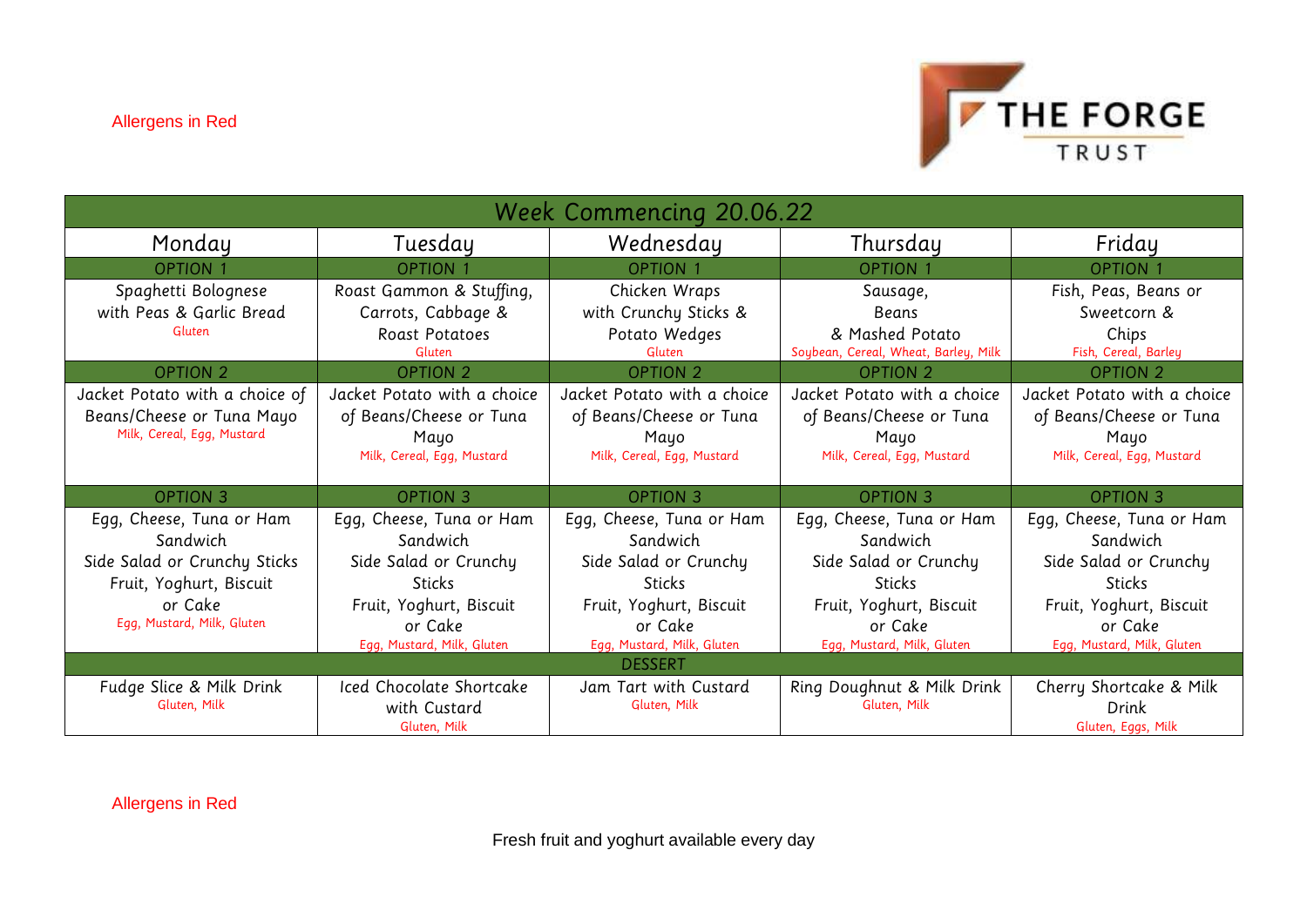

| <b>Week Commencing 27.06.22</b>                                                                                                          |                                                                                                                                             |                                                                                                                                             |                                                                                                                                                    |                                                                                                                                                    |
|------------------------------------------------------------------------------------------------------------------------------------------|---------------------------------------------------------------------------------------------------------------------------------------------|---------------------------------------------------------------------------------------------------------------------------------------------|----------------------------------------------------------------------------------------------------------------------------------------------------|----------------------------------------------------------------------------------------------------------------------------------------------------|
| Monday                                                                                                                                   | Tuesday                                                                                                                                     | Wednesday                                                                                                                                   | Thursday                                                                                                                                           | Friday                                                                                                                                             |
| <b>OPTION 1</b>                                                                                                                          | <b>OPTION 1</b>                                                                                                                             | <b>OPTION 1</b>                                                                                                                             | <b>OPTION 1</b>                                                                                                                                    | <b>OPTION 1</b>                                                                                                                                    |
| Chicken Burgers in a Bun<br>with Salad (salad cream or<br>tomato sauce) &<br>Potato Wedges                                               | Roast Pork & Stuffing<br>Carrots, Cauliflower &<br>Roast Potatoes<br>Gluten                                                                 | Pasta Bake<br>with Peas & Garlic Bread<br>Gluten, Milk                                                                                      | Sausage,<br>Beans<br>& Mashed Potato<br>Soybean, Cereal, Wheat, Barley, Milk                                                                       | Fish, Peas, Beans or<br>Sweetcorn &<br>Chips<br>Fish, Cereal, Barley                                                                               |
| Gluten, Mustard, Eggs                                                                                                                    |                                                                                                                                             |                                                                                                                                             |                                                                                                                                                    |                                                                                                                                                    |
| <b>OPTION 2</b>                                                                                                                          | <b>OPTION 2</b>                                                                                                                             | <b>OPTION 2</b>                                                                                                                             | <b>OPTION 2</b>                                                                                                                                    | <b>OPTION 2</b>                                                                                                                                    |
| Jacket Potato with a choice<br>of Beans/Cheese or Tuna<br>Mayo<br>Milk, Cereal, Egg, Mustard                                             | Jacket Potato with a choice<br>of Beans/Cheese or Tuna<br>Mayo<br>Milk, Cereal, Egg, Mustard                                                | Jacket Potato with a choice<br>of Beans/Cheese or Tuna<br>Mayo<br>Milk, Cereal, Egg, Mustard                                                | Jacket Potato with a choice<br>of Beans/Cheese or Tuna<br>Mayo<br>Milk, Cereal, Egg, Mustard                                                       | Jacket Potato with a choice<br>of Beans/Cheese or Tuna<br>Mayo<br>Milk, Cereal, Egg, Mustard                                                       |
| <b>OPTION 3</b>                                                                                                                          | <b>OPTION 3</b>                                                                                                                             | <b>OPTION 3</b>                                                                                                                             | <b>OPTION 3</b>                                                                                                                                    | <b>OPTION 3</b>                                                                                                                                    |
| Egg, Cheese, Tuna or Ham<br>Sandwich<br>Side Salad or Crunchy Sticks<br>Fruit, Yoghurt, Biscuit<br>or Cake<br>Egg, Mustard, Milk, Gluten | Egg, Cheese, Tuna or Ham<br>Sandwich<br>Side Salad or Crunchy<br>Sticks<br>Fruit, Yoghurt, Biscuit<br>or Cake<br>Egg, Mustard, Milk, Gluten | Egg, Cheese, Tuna or Ham<br>Sandwich<br>Side Salad or Crunchy<br>Sticks<br>Fruit, Yoghurt, Biscuit<br>or Cake<br>Egg, Mustard, Milk, Gluten | Egg, Cheese, Tuna or Ham<br>Sandwich<br>Side Salad or Crunchy<br><b>Sticks</b><br>Fruit, Yoghurt, Biscuit<br>or Cake<br>Egg, Mustard, Milk, Gluten | Egg, Cheese, Tuna or Ham<br>Sandwich<br>Side Salad or Crunchy<br><b>Sticks</b><br>Fruit, Yoghurt, Biscuit<br>or Cake<br>Egg, Mustard, Milk, Gluten |
| <b>DESSERT</b>                                                                                                                           |                                                                                                                                             |                                                                                                                                             |                                                                                                                                                    |                                                                                                                                                    |
| Oatie Cookie & Milk Drink<br>Gluten, Milk                                                                                                | Jam Sponge<br>& Custard<br>Gluten, Milk                                                                                                     | Artic Roll<br>Gluten, Milk                                                                                                                  | <b>Butterscotch Tart</b><br>Gluten                                                                                                                 | Flap Jack & Milk Drink<br>Gluten, Milk                                                                                                             |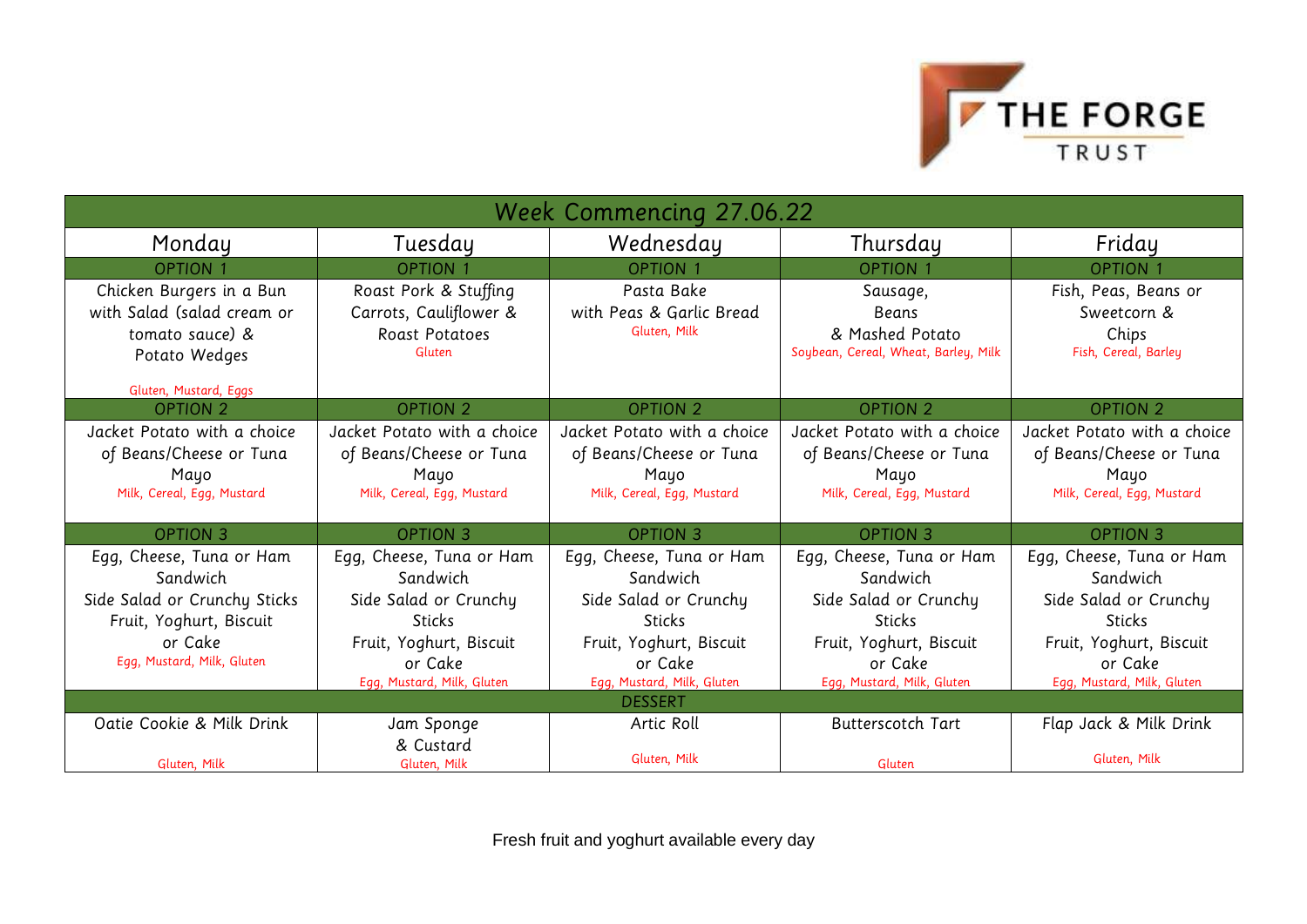

| Week Commencing 04.07.22              |                             |                             |                                      |                             |
|---------------------------------------|-----------------------------|-----------------------------|--------------------------------------|-----------------------------|
| Monday                                | Tuesday                     | Wednesday                   | Thursday                             | Friday                      |
| <b>OPTION 1</b>                       | <b>OPTION 1</b>             | <b>OPTION 1</b>             | <b>OPTION 1</b>                      | <b>OPTION 1</b>             |
| Homemade Chicken Nuggets              | Roast Gammon & Stuffing,    | Pork Meatballs in Pasta     | Sausage,                             | Fish, Peas, Beans or        |
| with Beans, Coleslaw                  | Carrots, Broccoli &         | Sauce with Peas &           | Beans                                | Sweetcorn &                 |
| & Potato Wedges                       | Roast Potatoes<br>Gluten    | 1/2 Peti Pan 1/2 Pasta      | & Mashed Potato                      | Chips                       |
| Cereal, Barley, Gluten, Eggs, Mustard |                             | Gluten                      | Soybean, Cereal, Wheat, Barley, Milk | Fish, Cereal, Barley        |
| <b>OPTION 2</b>                       | <b>OPTION 2</b>             | OPTION 2                    | <b>OPTION 2</b>                      | <b>OPTION 2</b>             |
| Jacket Potato with a choice           | Jacket Potato with a choice | Jacket Potato with a choice | Jacket Potato with a choice          | Jacket Potato with a choice |
| of Beans/Cheese or Tuna               | of Beans/Cheese or Tuna     | of Beans/Cheese or Tuna     | of Beans/Cheese or Tuna              | of Beans/Cheese or Tuna     |
| Mayo                                  | Mayo                        | Mayo                        | Mayo                                 | Mayo                        |
| Milk, Cereal, Egg, Mustard            | Milk, Cereal, Egg, Mustard  | Milk, Cereal, Egg, Mustard  | Milk, Cereal, Egg, Mustard           | Milk, Cereal, Egg, Mustard  |
| <b>OPTION 3</b>                       | <b>OPTION 3</b>             | <b>OPTION 3</b>             | <b>OPTION 3</b>                      | <b>OPTION 3</b>             |
| Egg, Cheese, Tuna or Ham              | Egg, Cheese, Tuna or Ham    | Egg, Cheese, Tuna or Ham    | Egg, Cheese, Tuna or Ham             | Egg, Cheese, Tuna or Ham    |
| Sandwich                              | Sandwich                    | Sandwich                    | Sandwich                             | Sandwich                    |
| Side Salad or Crunchy Sticks          | Side Salad or Crunchy       | Side Salad or Crunchy       | Side Salad or Crunchy                | Side Salad or Crunchy       |
| Fruit, Yoghurt, Biscuit               | <b>Sticks</b>               | <b>Sticks</b>               | <b>Sticks</b>                        | <b>Sticks</b>               |
| or Cake                               | Fruit, Yoghurt, Biscuit     | Fruit, Yoghurt, Biscuit     | Fruit, Yoghurt, Biscuit              | Fruit, Yoghurt, Biscuit     |
| Egg, Mustard, Milk, Gluten            | or Cake                     | or Cake                     | or Cake                              | or Cake                     |
|                                       | Egg, Mustard, Milk, Gluten  | Egg, Mustard, Milk, Gluten  | Egg, Mustard, Milk, Gluten           | Egg, Mustard, Milk, Gluten  |
| <b>DESSERT</b>                        |                             |                             |                                      |                             |
| Orange Shortbread                     | Cornflake Tart & Custard    | Chocolate Iced Sponge &     | Angel Delight & Shortbread           | Banana Loaf & Milk Drink    |
| Milk Drink                            | Gluten, Milk                | Custard                     | Finger                               | Gluten, Eggs, Milk          |
| Gluten, Milk                          |                             | Gluten, Eggs, Milk          | Gluten, Milk                         |                             |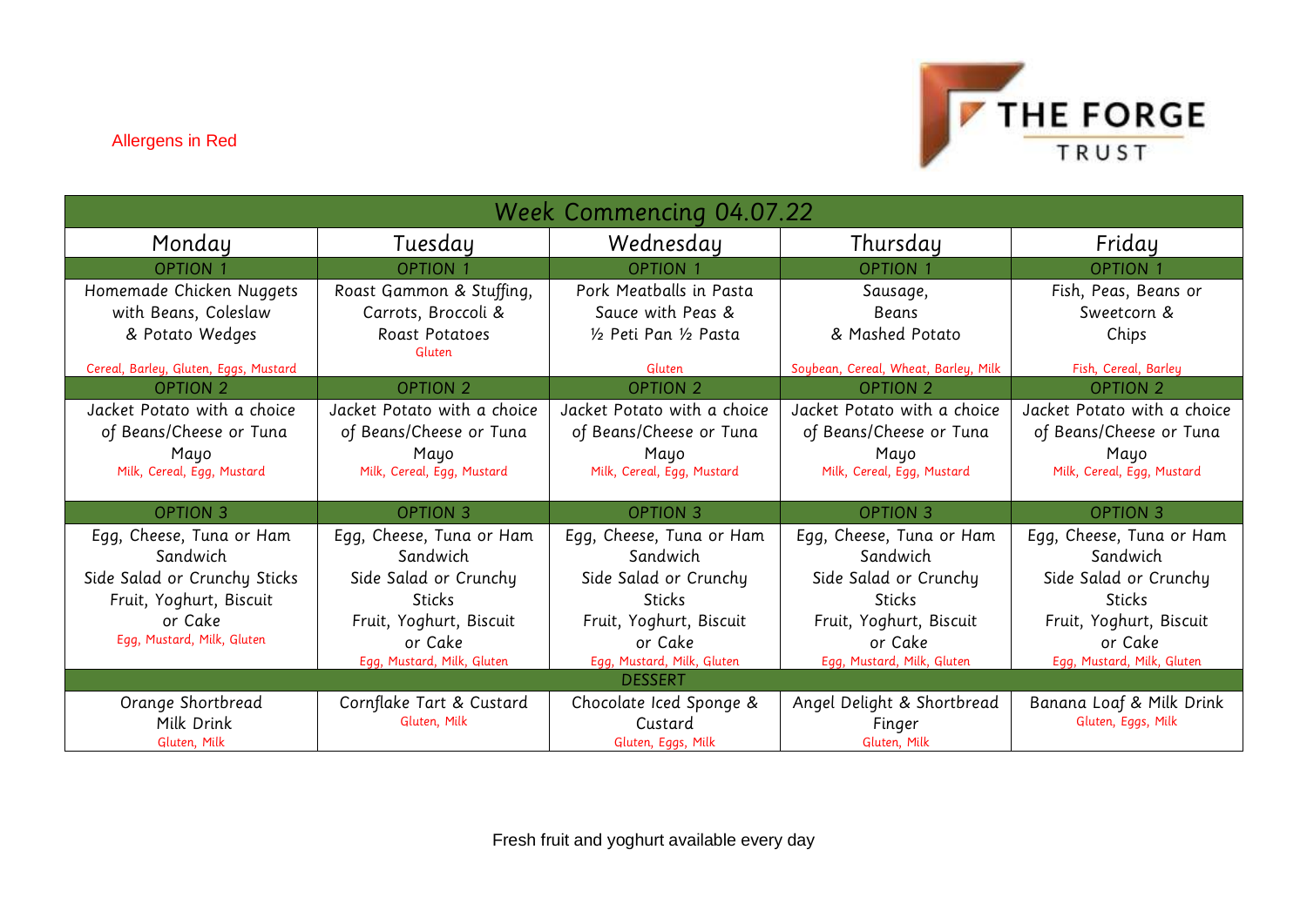

| Week Commencing 11.07.22                                                                                                                 |                                                                                                                                                    |                                                                                                                                                    |                                                                                                                                                    |                                                                                                                                                    |
|------------------------------------------------------------------------------------------------------------------------------------------|----------------------------------------------------------------------------------------------------------------------------------------------------|----------------------------------------------------------------------------------------------------------------------------------------------------|----------------------------------------------------------------------------------------------------------------------------------------------------|----------------------------------------------------------------------------------------------------------------------------------------------------|
| Monday                                                                                                                                   | Tuesday                                                                                                                                            | Wednesday                                                                                                                                          | Thursday                                                                                                                                           | Friday                                                                                                                                             |
| <b>OPTION 1</b>                                                                                                                          | <b>OPTION 1</b>                                                                                                                                    | <b>OPTION 1</b>                                                                                                                                    | <b>OPTION 1</b>                                                                                                                                    | <b>OPTION 1</b>                                                                                                                                    |
| All Day Breakfast<br>Beans or Tomatoes,<br>Hash Browns & 1/2 Toast<br>Soya Beans, Cereals, Wheat, Barley,<br>Gluten                      | Roast Beef & Yorkshire<br>Pudding,<br>Carrots, Cauliflower &<br>Roast Potatoes<br>Gluten, Egg, Milk                                                | Beef Lasagne<br>With Peas & Garlic Bread<br>Gluten, Milk                                                                                           | Sausage,<br><b>Beans</b><br>& Mashed Potato<br>Soybean, Cereal, Wheat, Barley, Milk                                                                | Fish, Peas, Beans or<br>Sweetcorn &<br>Chips<br>Fish, Cereal, Barley                                                                               |
| <b>OPTION 2</b>                                                                                                                          | <b>OPTION 2</b>                                                                                                                                    | <b>OPTION 2</b>                                                                                                                                    | <b>OPTION 2</b>                                                                                                                                    | <b>OPTION 2</b>                                                                                                                                    |
| Jacket Potato with a choice<br>of Beans/Cheese or Tuna<br>Mayo<br>Milk, Cereal, Egg, Mustard                                             | Jacket Potato with a choice<br>of Beans/Cheese or Tuna<br>Mayo<br>Milk, Cereal, Egg, Mustard                                                       | Jacket Potato with a choice<br>of Beans/Cheese or Tuna<br>Mayo<br>Milk, Cereal, Egg, Mustard                                                       | Jacket Potato with a choice<br>of Beans/Cheese or Tuna<br>Mayo<br>Milk, Cereal, Egg, Mustard                                                       | Jacket Potato with a choice<br>of Beans/Cheese or Tuna<br>Mayo<br>Milk, Cereal, Egg, Mustard                                                       |
| <b>OPTION 3</b>                                                                                                                          | <b>OPTION 3</b>                                                                                                                                    | <b>OPTION 3</b>                                                                                                                                    | <b>OPTION 3</b>                                                                                                                                    | <b>OPTION 3</b>                                                                                                                                    |
| Egg, Cheese, Tuna or Ham<br>Sandwich<br>Side Salad or Crunchy Sticks<br>Fruit, Yoghurt, Biscuit<br>or Cake<br>Egg, Mustard, Milk, Gluten | Egg, Cheese, Tuna or Ham<br>Sandwich<br>Side Salad or Crunchy<br><b>Sticks</b><br>Fruit, Yoghurt, Biscuit<br>or Cake<br>Egg, Mustard, Milk, Gluten | Egg, Cheese, Tuna or Ham<br>Sandwich<br>Side Salad or Crunchy<br><b>Sticks</b><br>Fruit, Yoghurt, Biscuit<br>or Cake<br>Egg, Mustard, Milk, Gluten | Egg, Cheese, Tuna or Ham<br>Sandwich<br>Side Salad or Crunchy<br><b>Sticks</b><br>Fruit, Yoghurt, Biscuit<br>or Cake<br>Egg, Mustard, Milk, Gluten | Egg, Cheese, Tuna or Ham<br>Sandwich<br>Side Salad or Crunchy<br><b>Sticks</b><br>Fruit, Yoghurt, Biscuit<br>or Cake<br>Egg, Mustard, Milk, Gluten |
| <b>DESSERT</b>                                                                                                                           |                                                                                                                                                    |                                                                                                                                                    |                                                                                                                                                    |                                                                                                                                                    |
| Chocolate Chip Cookie &<br>Milk Drink<br>Gluten, Milk                                                                                    | Iced Orange Sponge &<br>Custard<br>Gluten, Milk                                                                                                    | Fresh Fruit                                                                                                                                        | <b>Butterscotch Tart</b><br>Gluten                                                                                                                 | Flapjack<br>Cereal, Milk                                                                                                                           |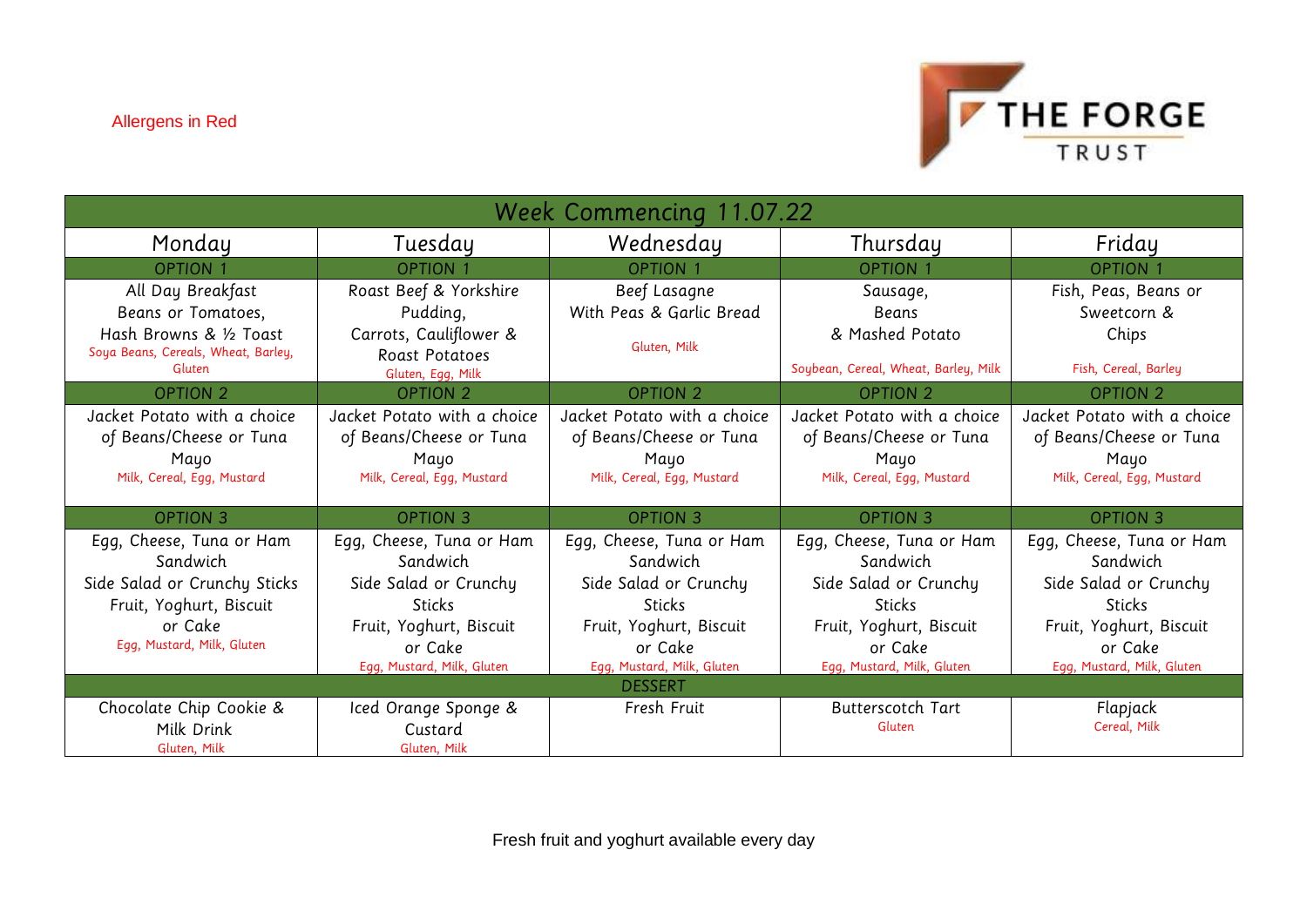

| Week Commencing 18.07.22                                                                                                                 |                                                                                                                                                    |                                                                                                                                                    |                                                                                                                                                    |                                                                                                                                                    |
|------------------------------------------------------------------------------------------------------------------------------------------|----------------------------------------------------------------------------------------------------------------------------------------------------|----------------------------------------------------------------------------------------------------------------------------------------------------|----------------------------------------------------------------------------------------------------------------------------------------------------|----------------------------------------------------------------------------------------------------------------------------------------------------|
| Monday                                                                                                                                   | Tuesday                                                                                                                                            | Wednesday                                                                                                                                          | Thursday                                                                                                                                           | Friday                                                                                                                                             |
| <b>OPTION 1</b>                                                                                                                          | <b>OPTION 1</b>                                                                                                                                    | <b>OPTION 1</b>                                                                                                                                    | <b>OPTION 1</b>                                                                                                                                    | <b>OPTION 1</b>                                                                                                                                    |
| Spaghetti Bolognese<br>with Peas & Garlic Bread<br>Gluten, Milk                                                                          | Roast Chicken & Stuffing,<br>Carrots, Cabbage &<br>Roast Potatoes<br>Gluten                                                                        | Burger in a Bun<br>with Mixed Salad, Tomato<br>Sauce<br>& Potato Wedges<br>Gluten, Milk                                                            | Sausage,<br>Beans<br>& Mashed Potato<br>Soybean, Cereal, Wheat, Barley, Milk                                                                       | Fish, Peas, Beans or<br>Sweetcorn &<br>Chips<br>Fish, Cereal, Barley                                                                               |
| <b>OPTION 2</b>                                                                                                                          | <b>OPTION 2</b>                                                                                                                                    | <b>OPTION 2</b>                                                                                                                                    | <b>OPTION 2</b>                                                                                                                                    | <b>OPTION 2</b>                                                                                                                                    |
| Jacket Potato with a choice<br>of Beans/Cheese or Tuna<br>Mayo<br>Milk, Cereal, Egg, Mustard                                             | Jacket Potato with a choice<br>of Beans/Cheese or Tuna<br>Mayo<br>Milk, Cereal, Egg, Mustard                                                       | Jacket Potato with a choice<br>of Beans/Cheese or Tuna<br>Mayo<br>Milk, Cereal, Egg, Mustard                                                       | Jacket Potato with a choice<br>of Beans/Cheese or Tuna<br>Mayo<br>Milk, Cereal, Egg, Mustard                                                       | Jacket Potato with a choice<br>of Beans/Cheese or Tuna<br>Mayo<br>Milk, Cereal, Egg, Mustard                                                       |
| <b>OPTION 3</b>                                                                                                                          | <b>OPTION 3</b>                                                                                                                                    | <b>OPTION 3</b>                                                                                                                                    | <b>OPTION 3</b>                                                                                                                                    | <b>OPTION 3</b>                                                                                                                                    |
| Egg, Cheese, Tuna or Ham<br>Sandwich<br>Side Salad or Crunchy Sticks<br>Fruit, Yoghurt, Biscuit<br>or Cake<br>Egg, Mustard, Milk, Gluten | Egg, Cheese, Tuna or Ham<br>Sandwich<br>Side Salad or Crunchy<br><b>Sticks</b><br>Fruit, Yoghurt, Biscuit<br>or Cake<br>Egg, Mustard, Milk, Gluten | Egg, Cheese, Tuna or Ham<br>Sandwich<br>Side Salad or Crunchy<br><b>Sticks</b><br>Fruit, Yoghurt, Biscuit<br>or Cake<br>Egg, Mustard, Milk, Gluten | Egg, Cheese, Tuna or Ham<br>Sandwich<br>Side Salad or Crunchy<br><b>Sticks</b><br>Fruit, Yoghurt, Biscuit<br>or Cake<br>Egg, Mustard, Milk, Gluten | Egg, Cheese, Tuna or Ham<br>Sandwich<br>Side Salad or Crunchy<br><b>Sticks</b><br>Fruit, Yoghurt, Biscuit<br>or Cake<br>Egg, Mustard, Milk, Gluten |
| <b>DESSERT</b>                                                                                                                           |                                                                                                                                                    |                                                                                                                                                    |                                                                                                                                                    |                                                                                                                                                    |
| Oatie Cookie &<br>Milk Drink<br>Gluten, Milk                                                                                             | Sprinkle Cake & Custard<br>Eggs, Gluten, Milk                                                                                                      | Jelly & Fruit with Cream<br>Milk                                                                                                                   | Chocolate Chip Muffin &<br>Milk Drink<br>Eggs, Gluten, Milk                                                                                        | Vanilla or Chocolate Ice<br>Cream<br>Milk                                                                                                          |